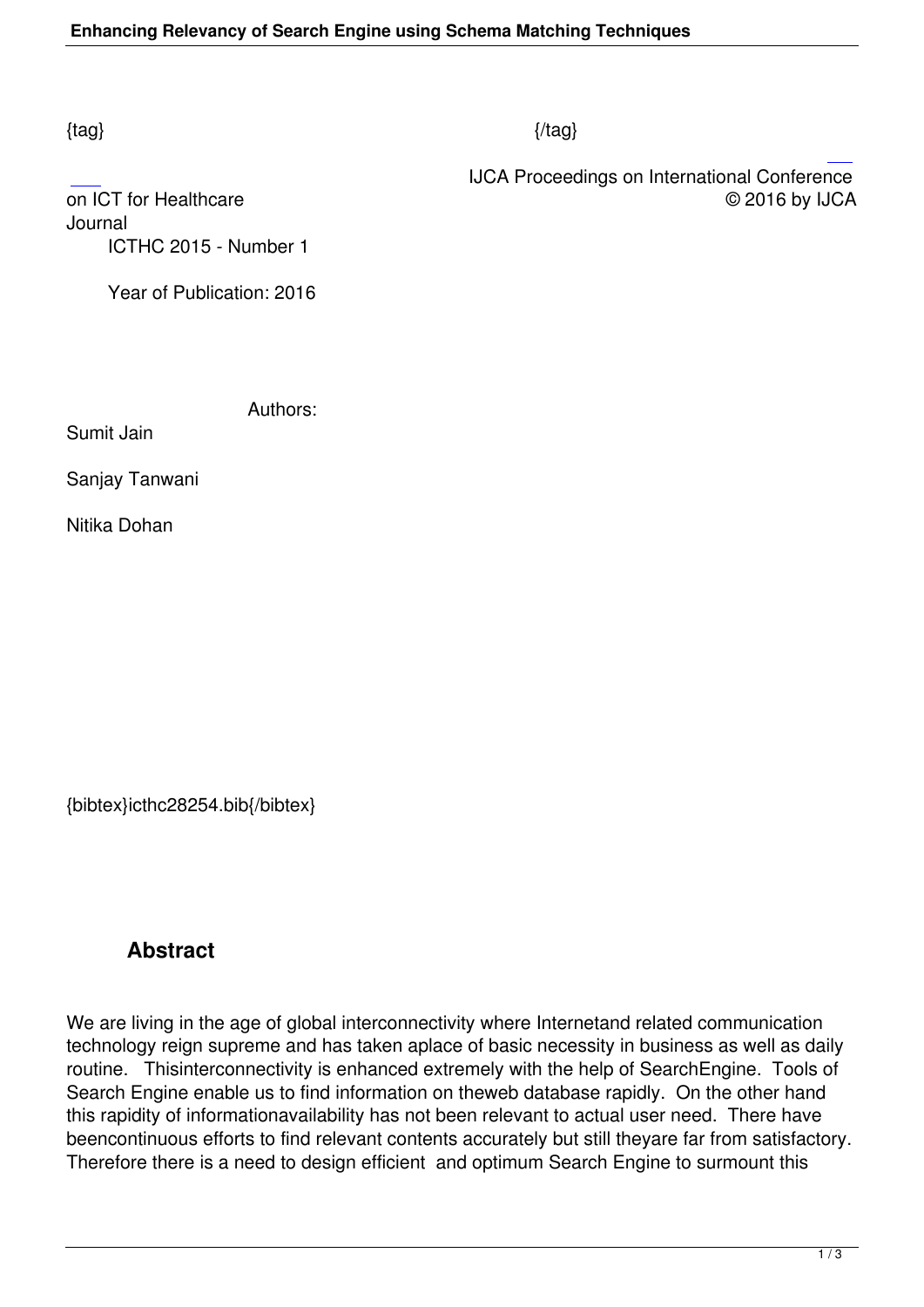problem of relevancy. In this paper, we are proposing few novel methods to enhance SearchEngine relevancy in terms of user query. The key aim is to addressand resolve issues that crops up in search outcomes. Existing Schema matching technique identify meaningful documentand their essential features for document selection. It helps inreducing the amount of user efforts. Several matching techniques areused currently for improving the search. Still the results obtainedfrom these matching techniques are far from perfect. So in this paperwe are proposing more efficient schema matching technique namedInstance Based Schema Matching for enhancing the search result. This Instance based schema matching is having an automatic approach to find the name of schema elements, the structure of theschema and formal ontology to improve the search outcomes byretrieving accurate data from web databases. In order to implementSchema Matching Technique for unstructured data requires WrapperGeneration process. This process is used to obtain common format ofdata from different source. It also implements a query engine whichextracts the user query relevance data from target data source. Toobtain accurate and relevant information out of the raised query thereis a need to bring result that displays the list of matched documents.

## **Refer**

## **ences**

Sumit Jain and Sanjay Tanwani. A Survey of current Research in Schema Matching Technique. In: IJCA Issue 4, Vol 3 (June 2014)

Sumit Jain and Sanjay Tanwani. Schema Matching Technique for Heterogeneous Web Database. In Proc. of: ICRITO 2014

 - Sumit Jain. Developed a General Schema Matching using Formal Ontology. CTRJ Vol II & Issue II Dec 2014.

Wang, J., Wen, J. Lochovsky, F. H. and Ma, W. (2004). Instance-based schema matching for web databases by domain-specific query probing, In Proceedings of 30th Intl. Conference on Very Large Data Bases, pp. 408-419, 2004.

Mario AuxilioMeina Nieto, An Overview of Ontologies (2003)

Do, H.; Rahm, E.: COMA - A system for flexible combination ofschema matching approaches. In Proc. 28th Int. Conference onVLDB. Springer, 2002; pp. 610-621

 - Z. Wu, W. Meng, V. Raghavan, C. Yu, H. He, H. Qian,R. Vuyyuru. Towards Automatic Incorporation of SearchEngines intoa Large-Scale Metasearch Engine. IEEE/WIC WI-2003 Conference,October 2003.

U. Irmak and T. Suel. Interactive wrapper generation withminimal user effort. Technical Report TR-CIS-2005-02, PolytechnicUniversity, CIS Department, 2005.

Hongkun Zhao, WeiyiMeng, & au t: Fully Automatic WrapperGeneration For Search Engines&quot:,ACM,2005

**Index Terms** 

Computer Science **Information Sciences**